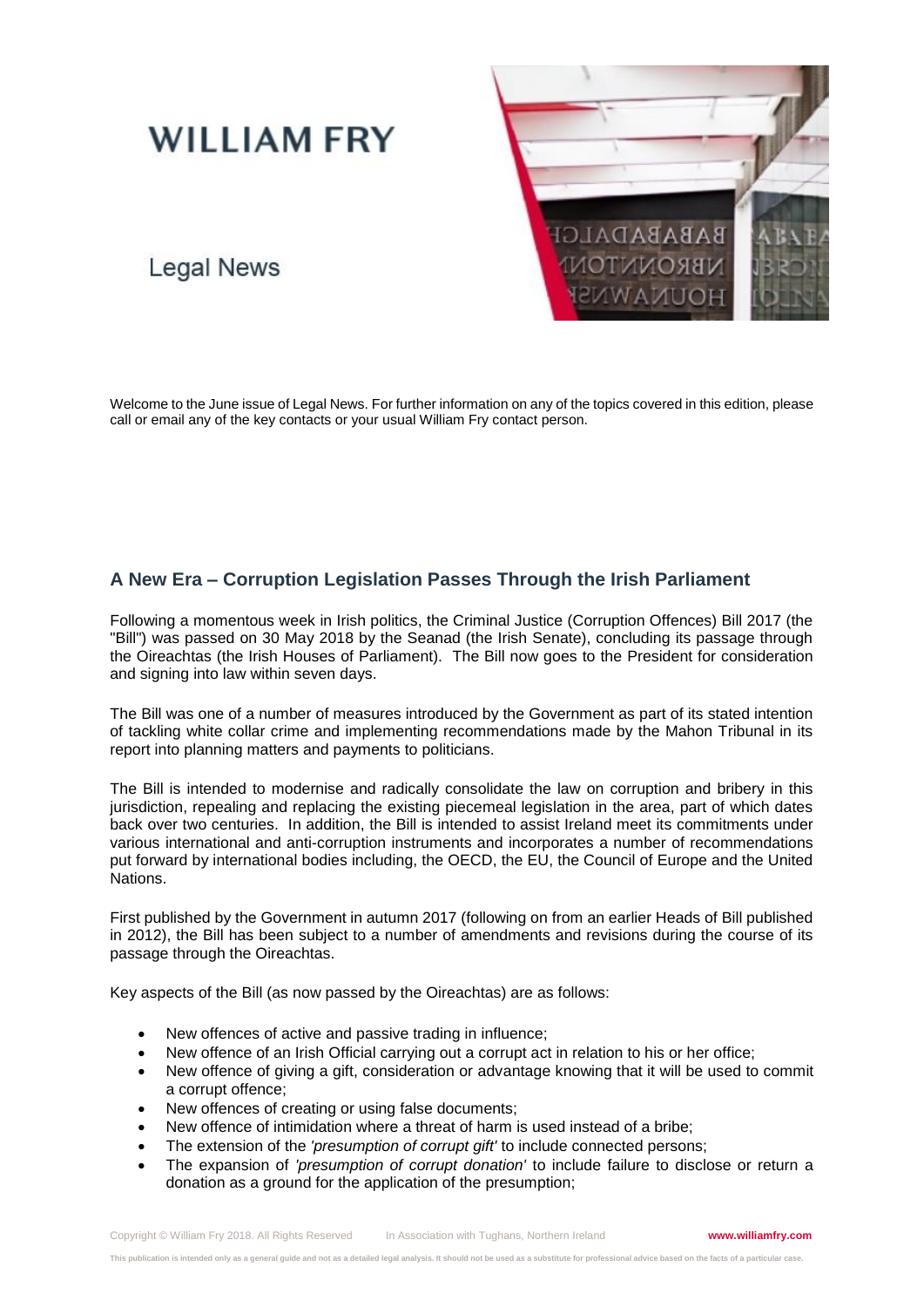- New provisions for the forfeiture of public office and prohibition on seeking public office for up to ten years for a person guilty of an offence;
- Provisions for seizure and forfeiture of bribes;
- New strict liability offence for corporate entities where any individual connected with that entity has been found guilty of an offence. The penalty for this offence can be an unlimited fine; and
- Introduction of a new requirement for corporate entities to take reasonable measures to ensure that employees and other persons do not engage in bribery and corruption.

While no official indication has been given as to the likely commencement date for the legislation, the Government has previously indicated its intention to have the Bill enacted by June 2018 when Ireland faces a number of evaluations from a variety of international entities on preventing and tackling corruption.

As advised in our [previous briefings,](https://www.williamfry.com/newsandinsights/news-article/2017/11/03/new-bill-proposes-to-modernise-and-consolidate-irish-anti-corruption-and-bribery-laws) the wide ranging nature of the proposed provisions should trigger organisations to put in place anti-corruption policies or to review policies already in place. Such policies would almost certainly form the cornerstone of any defence to proceedings brought under this legislation. Given the proposed extension of liability to company directors and management, professional advice should be sought and an overview of all relevant policies and procedures conducted has a priority.

Contributed by [Gerard James.](https://www.williamfry.com/our-people/bio/gerard-james)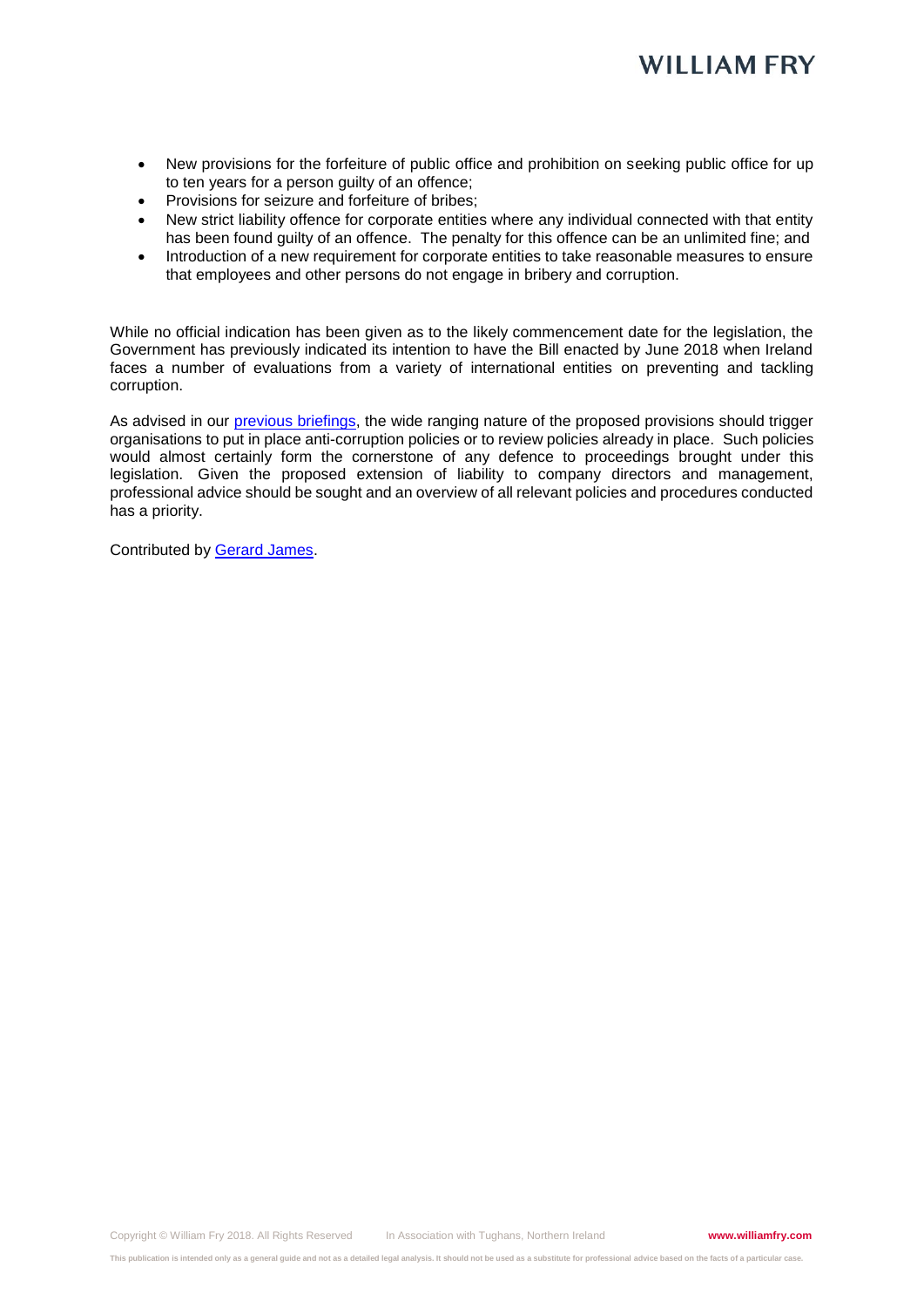## **Artificial Intelligence in the Workplace (Part 2): AI-Assisted Recruitment and Employment Equality Law**

As discussed in our opening article in the series ["Artificial Intelligence in the Workplace -](https://www.williamfry.com/newsandinsights/news-article/2018/04/25/artificial-intelligence-in-the-workplace-an-employment-law-perspective) An Employment [Law Perspective",](https://www.williamfry.com/newsandinsights/news-article/2018/04/25/artificial-intelligence-in-the-workplace-an-employment-law-perspective) Artificial Intelligence (AI) has already changed the recruitment process, making it more effective and this change will rapidly increase. Employment equality law will both be impacted by and will impact AI-assisted recruitment and it appears likely that Ireland's current employment equality legislation, the Employment Equality Acts 1998 – 2015 (the Acts), may have to be amended to reflect these changes.

#### **Recruitment and AI**

There are many examples of how AI has assisted employers and employees in the recruitment process. Prime examples include: Textio (an 'augmented writing' company that analyses and monitors job descriptions and suggests alternative wording to engage passive candidates, ensure a gender balance, eliminate unconscious gender bias and target the most qualified candidates); Headstart (a recruitment matching company based on algorithms); and Paññã (a video-interview platform company that indicates, amongst other things, when candidates are behaving strangely in interviews).

Leading AI in the workplace commentator, Peter Cosgrove, has explored the potential impact on recruitment by AI extensively. Peter believes that technology can be used to help both employers and employees in the recruitment process but technology will not in itself mean that the actual recruitment process is no longer important. He explains that *"like much technology, it is as much about the process and time put into it as it is about the product itself".*

This is equally true from an employment equality perspective. The traditional recruitment process will continue to be important. Technology will still need to be programmed by humans and this part of the process will leave room for bias to be inbuilt in the foundations of recruitment technology. As more and more companies use AI in the initial phases of recruitment, there is a danger that the negatives in the normal recruitment process will be normalised in AI-assisted recruitment with certain demographics unable to proceed to face-to-face interview stage and, ultimately, employment.

Simple changes by employers can assist in ensuring that the process is not compromised such as stress-testing the AI-recruitment process internally and appointing a human employee to audit various stages of the process. For AI to assist us in the recruitment process, it is vitally important that time and effort is put into how technology can be used and how it fits into an organisation's current process.

#### **Diversity**

Once problems in the process are identified and fixed, AI in the recruitment process can help to create a more diverse workforce and encourage equality. The Financial Times recently reported that BDO UK has replaced face-to-face interviews with recorded videos for graduate-level candidates in an effort to help less well-off students who may be unable to take time out of work and travel for interviews. Some candidates may also feel more comfortable in a non-traditional recruitment process and AI-assisted recruitment can help candidates with disabilities in many ways. If used correctly (with bias eliminated), the process can also be much safer and can protect against latent or inherent bias of humans.

#### **Employment Equality Acts**

The Acts currently provide that an employer may not discriminate against a prospective employee in any arrangement that it makes for the purposes of deciding to who the job should be offered. The legislative provision appears to be broad but it is uncertain if it is broad enough to include discrimination by AI in the recruitment process. For example, could an employer argue that, by using AI-assisted recruitment, it did not discriminate against a candidate and, in fact, the service provider did?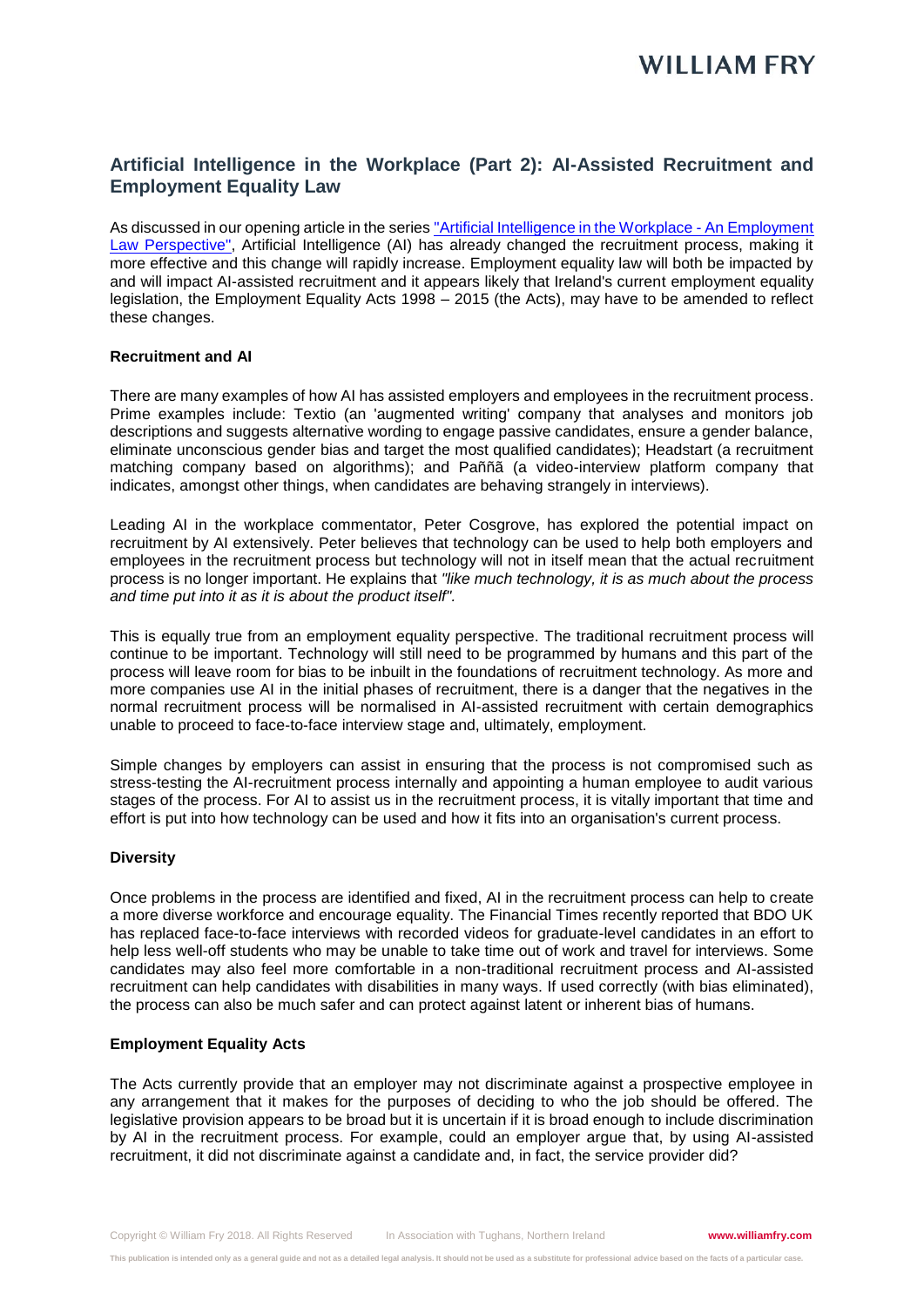## **WILLIAM FRY**

#### **Comment**

While AI has been proven to improve the recruitment process for employers through efficiency, speed and the circulation of roles to a more diverse grouping of candidates, there is also potential for discrimination in AI-assisted recruitment. While a case involving discrimination based on AI in a recruitment process has yet to arise, when it does so our current legislation will be put to the test and it is important that employers and the legislature consider these issues now.

In times where employers continue to explore the exciting world of AI in the workplace, we continue to explore its employment law possibilities and effects. In part 3 of our series we will investigate the potential impact of AI on gender equality.

For further information on AI in the workplace and the early employment law issues contact Catherine [O'Flynn,](https://www.williamfry.com/our-people/bio/catherine-o) Head of Department or Darran Brennan, Solicitor in the William Fry Employment & **[Benefits](https://www.williamfry.com/our-services/practice-area/employment--benefits) Department.** 

Contributed by Darran Brennan.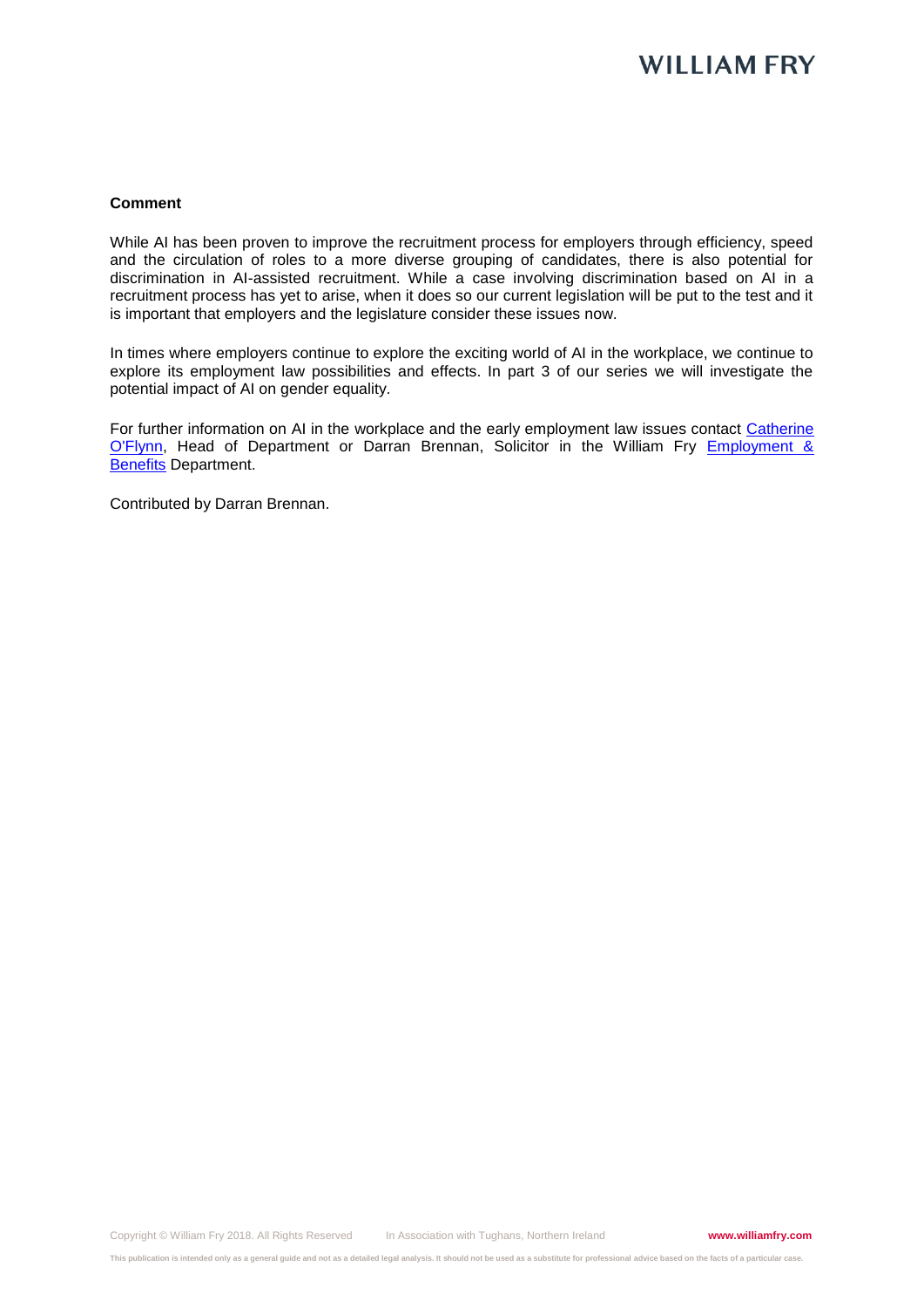## **Data Protection Commission Publishes Report on Special Investigation in the Hospitals Sector**

The investigation was conducted in 20 hospitals throughout 2017 by the Special Investigations Unit, spearheaded by Assistant Commissioner Tony Delaney. The focus of the investigation was *"to examine the processing of the personal data and sensitive personal data of patients in departments and areas of hospitals in Ireland to which patients and the general public have access*".

Unsurprisingly, hospitals deal with large volumes of sensitive personal data on a daily basis. This can be in the form of patient charts in the wards and on trolleys, private health insurance information and files from General Practitioners sent by fax, the use of which is still widespread in hospitals.

In total the report highlighted 35 risks and offered 76 practical recommendations to mitigate those risks and improve data protection and privacy.

A prevalent issue many patients or visitors to a hospital have encountered is the lack of speech privacy. When talking at a reception desk sensitive personal data is shared with and handled by receptionists, but this information can often be easily overheard by nearby third parties. In order to counteract this the DPC recommends simple but effective solutions such as putting line markings on the floor to ensure adequate space is given as well as the implementation of a ticketing system to control queues.

In relation to the storage of patient observation charts it was noted that these are often stored outside the door of a patient's room or on the end of their trolley. Such storage is not secure as third parties can easily access and read the medical details contained in the chart.

The DPC recommended that the charts instead *"be stored securely in a protected environment, in the immediate vicinity of the patient's ward or room if necessary, where they are accessible only to hospital staff who have a professional need to access them".* However, the DPC understands that in certain instances immediate access to a patient's chart will be necessary and so it is noted that hospitals should take steps *"to ensure that an appropriate balance is achieved between mitigating the data protection risks outlined above and mitigating risks to patient safety".*

Commenting on the report Tony Delaney stated that *"no similar data protection investigation on this scale across twenty hospitals has ever been undertaken in the State previously. As a result, several of the risks identified in the matters of concern are ones that may not have been pointed out before to the hospitals sector. Awareness of the data protection security risks that exist in an organisation is an important first step on the road towards compliance followed closely by an acceptance that remedial steps are needed to address the situation."*

The remedial steps recommended are divided into hospital specific and sector-wide categories. The DPC noted that "the implementation of the recommendations will not be achieved by simply issuing *reminders to staff or by creating standard operating procedures. Rather, it will be necessary for each hospital to support the implementation of the recommendations by putting in place the necessary infrastructure and resources that may be required as essential enablers."*

The DPC pointed out that the additional staffing resources they have received allowed them to fund and carry out this investigation. It seems likely that with further increased funding the DPC will carry out more sector specific special investigations.

The full report can be found [here.](https://dataprotection.ie/docimages/documents/DPC%20-%20Hospitals%20Sector%20Overall%20Report%20.pdf)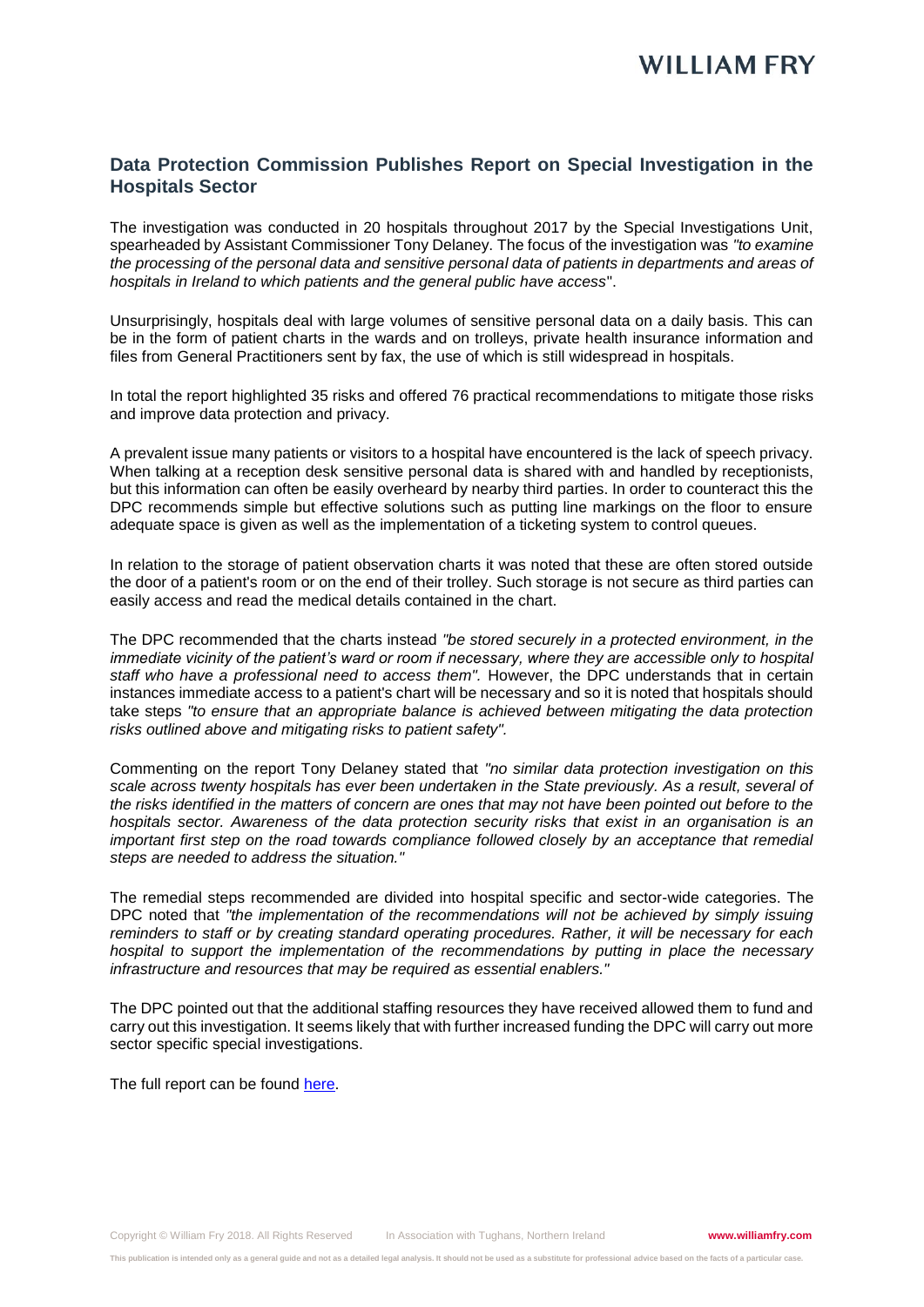## **The Impact of GDPR on the Aviation Industry**

On 25 May 2018, the General Data Protection Regulation ("GDPR") will come into force.

For the aviation industry, this means that data protection obligations will significantly expand under the regulation and companies operating in the industry must ensure they are compliant with their legal obligations by the May 2018 deadline.

#### **Why should the aviation industry take notice of the GDPR?**

The GDPR applies directly to companies in Ireland and to those with a presence in Ireland. The regulation has an expansive reach with the GDPR crucially expanding to cover non-EU companies.

This 'extra-territorial reach' is likely to have a far-reaching effect on airlines and aviation finance companies that conduct their business in Ireland where they process or handle personal data from stakeholders. For example, companies operating in the airline industry may process personal data in relation to customer data. This includes payment, passport and contact details of customers. With airline bookings being taken up to a year in advance of travel, the collection of personal data arising from this may mean a heightened GDPR impact for airlines. Airline booking websites, when taking payment and travel information from EU customers are bound by the GDPR even where they are based outside the EU, in, for example, the USA. Similarly, price comparison websites not based in Ireland will be subject to the GDPR when processing EU resident data.

Apart from this personal data that is unique to the airline industry, data is also processed by airlines and aviation finance companies in relation to employees and company officers, for example the following:

- Employees; with EU carrier airlines generally employing upwards of 10,000 employees, payroll details, performance appraisals, contact details and other sensitive personal data may be collected and processed by companies.
- Company Officers; directors and shareholder's personal data may be collected by aviation finance companies in relation to legislative and corporate governance obligations.

#### **GDPR's potential to hit companies' bottom line**

A key focus of the GDPR is the principle of transparency, and the regulation explicitly requires those companies processing data to notify data subjects about how they plan to process such data. Airline websites should for example, provide a data protection notice in a simplified and non-legalese way.

Companies operating in the aviation industry should be aware that the GDPR has strong punitive measures, and fines for failure to comply with the regulation are to be *''effective, proportionate and dissuasive''*. Infringements, depending on their classification, may attract fines of up to €20m or 4% of annual worldwide turnover of a company, whichever is greater. Therefore, penalties for failure to comply with the GDPR will be significant under the regulation, in addition to any reputational damage that will inevitably occur.

#### **Ensuring Compliance with the GDPR**

The Court of Justice of the European Union (CJEU), has indicated that it intends to pursue an expanded protection approach to data protection in recent cases preceding the GDPR.

Therefore, companies operating in the aviation industry which handle data must take steps to ensure compliance with the GDPR.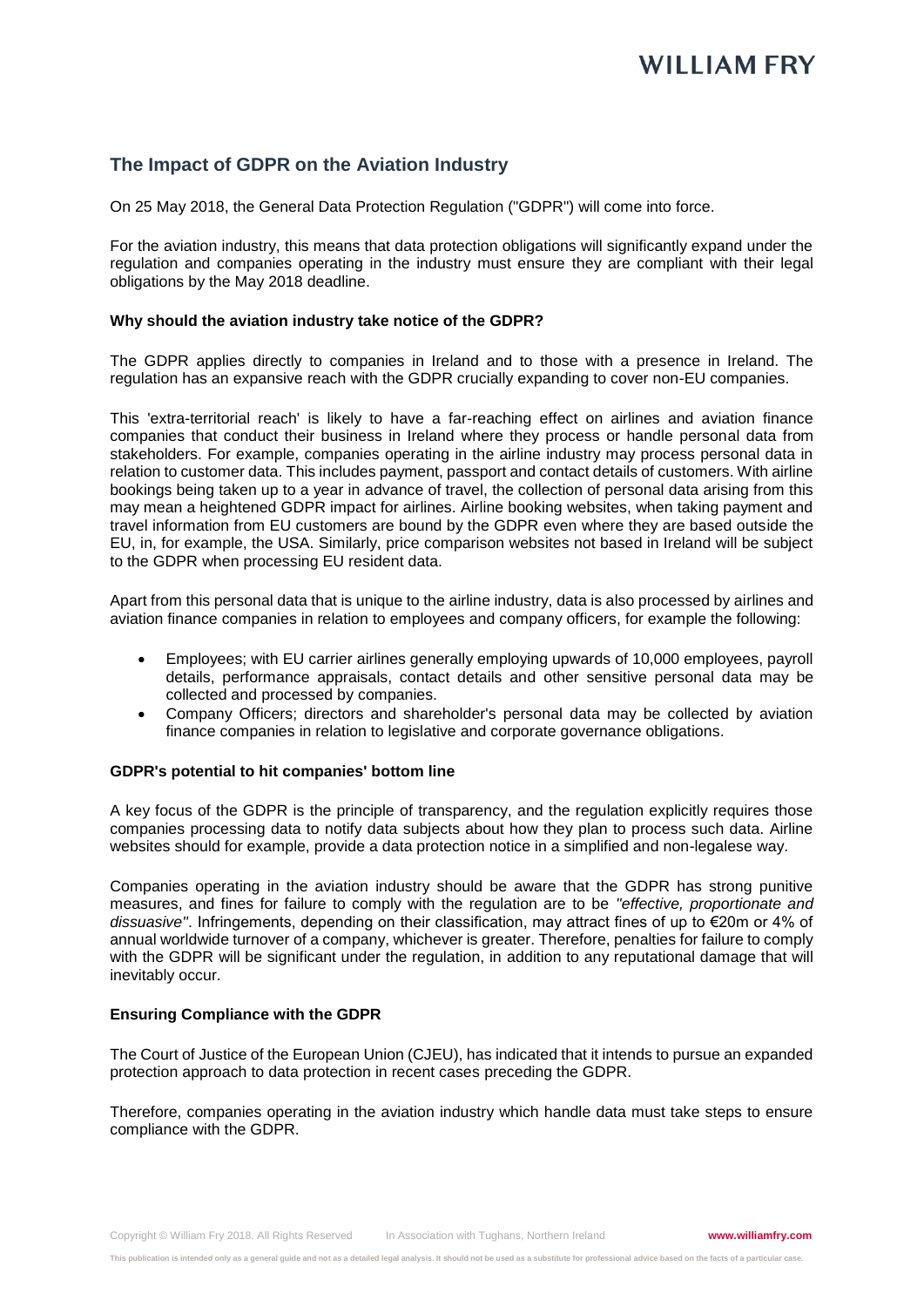## **WILLIAM FRY**

For further information, visit William Fry's dedicated GDPR website, Privacy Source which includes indepth analysis and practical tips on preparing for the GDPR.

Contributed by [Sarah Twohig.](https://www.williamfry.com/our-people/bio/sarah-twohig)

Copyright © William Fry 2018. All Rights Reserved In Association with Tughans, Northern Ireland **www.williamfry.com**

**This publication is intended only as a general guide and not as a detailed legal analysis. It should not be used as a substitute for professional advice based on the facts of a particular case.**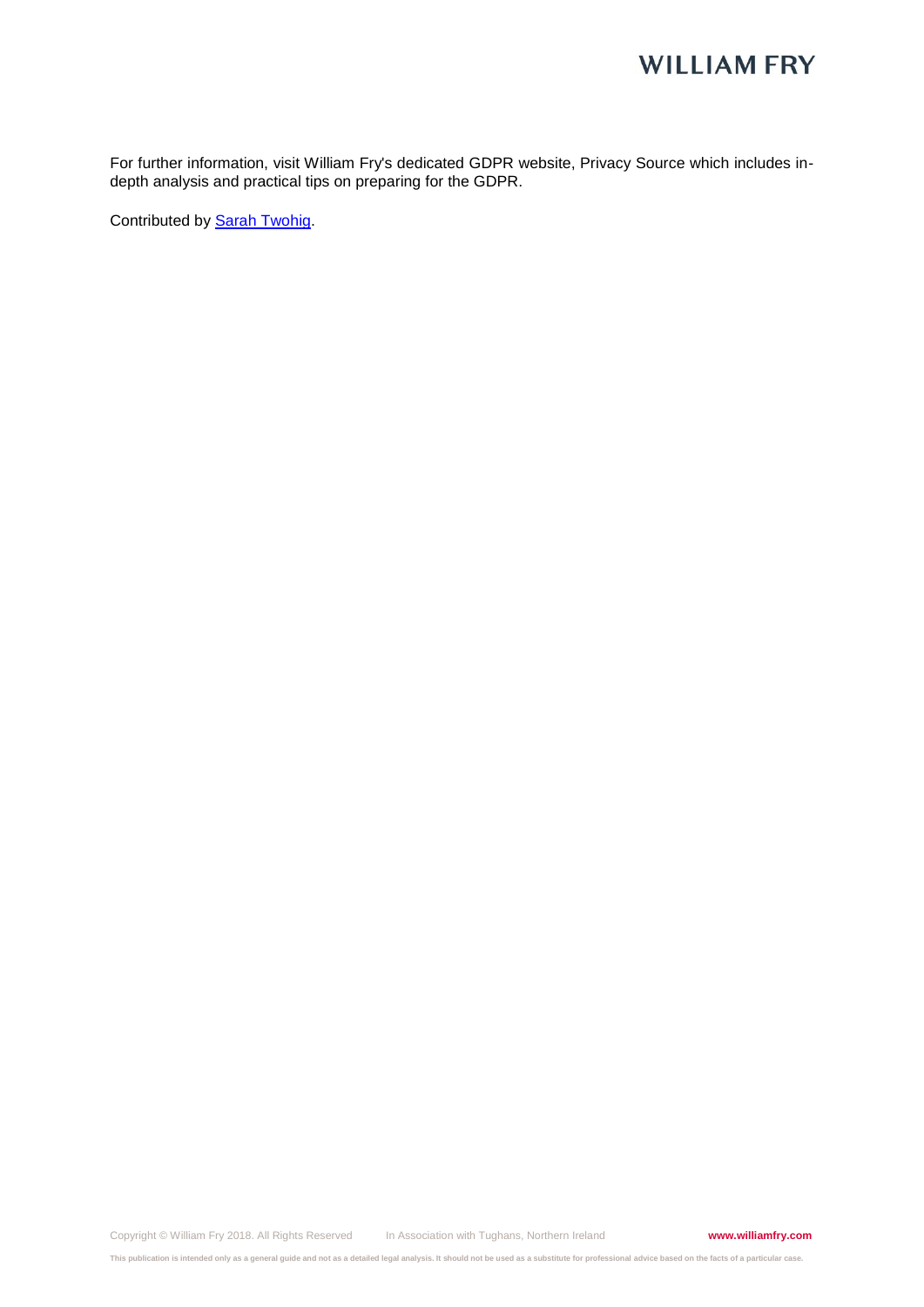## **Social Media and OTT Platforms Muscle in on Traditional TV Sports Broadcasting Market**

Social media companies and over-the-top (OTT) subscription platforms are targeting the sports broadcasting market traditionally occupied by TV broadcasters.

Sky and BT have recently retained control of the main Premier League broadcasting packages for a reported £4.46 billion, with Amazon reportedly bidding for the remaining packages. Amazon's recently agreed five year deal to broadcast the US Open tennis tournament in Ireland and the UK is a notable example of social media companies entering the sports broadcasting market. As a significant source of income, it is important for sports organisations to maximise the value of their broadcasting agreements while taking opportunities to reserve certain media rights to exploit on their own platforms.

In a traditional broadcasting agreement, a sports organisation would grant an exclusive licence to one or more broadcast partners to broadcast live sporting events and would grant a separate licence to broadcast a highlights show, such as BBC's Match of the Day. However, sports organisations have increasingly sought to reduce the scope of traditional sports broadcasting agreements by reserving nontraditional media rights with the aim of producing their own content. For example, substantial video clip coverage on the official GAA Twitter account suggests that it has reserved certain video clip rights to leverage across its own platforms. Reserving rights for its own platform allows a sports organisation to raise the sport's profile by encouraging press coverage and grassroots participation, and by growing sponsorship revenue from increased exposure to its brand.

OTT subscription platforms have also emerged as an alternative way for sports organisations to exploit their own content, bypassing traditional TV broadcasters and allowing sporting events to be streamed directly to viewers. Traditional TV sports broadcasting rights are licenced separately in each territory. For example, RTE and Sky have exclusive rights to broadcast hurling and gaelic football matches in Ireland. However, an OTT platform can target markets other than those territories licenced under the traditional broadcasting agreement. GAAGO, a partnership between the GAA and RTÉ, is a subscription OTT platform which offers live streaming of hurling and gaelic football matches in over 180 territories outside of Ireland. An OTT platform, such as GAAGO, allows sports organisations to reach viewers worldwide without negotiating with TV broadcasters in each territory.

The emergence of social media and OTT platforms in the sports broadcasting market represent an opportunity for sports organisations to tailor its broadcasting offering while maximising revenue and exposure to its sport.

William Fry's experience in this area includes recently advising Horse Racing Ireland on a five-year agreement to broadcast Irish horse racing on Racing UK.

Contributed by Patrick Murphy.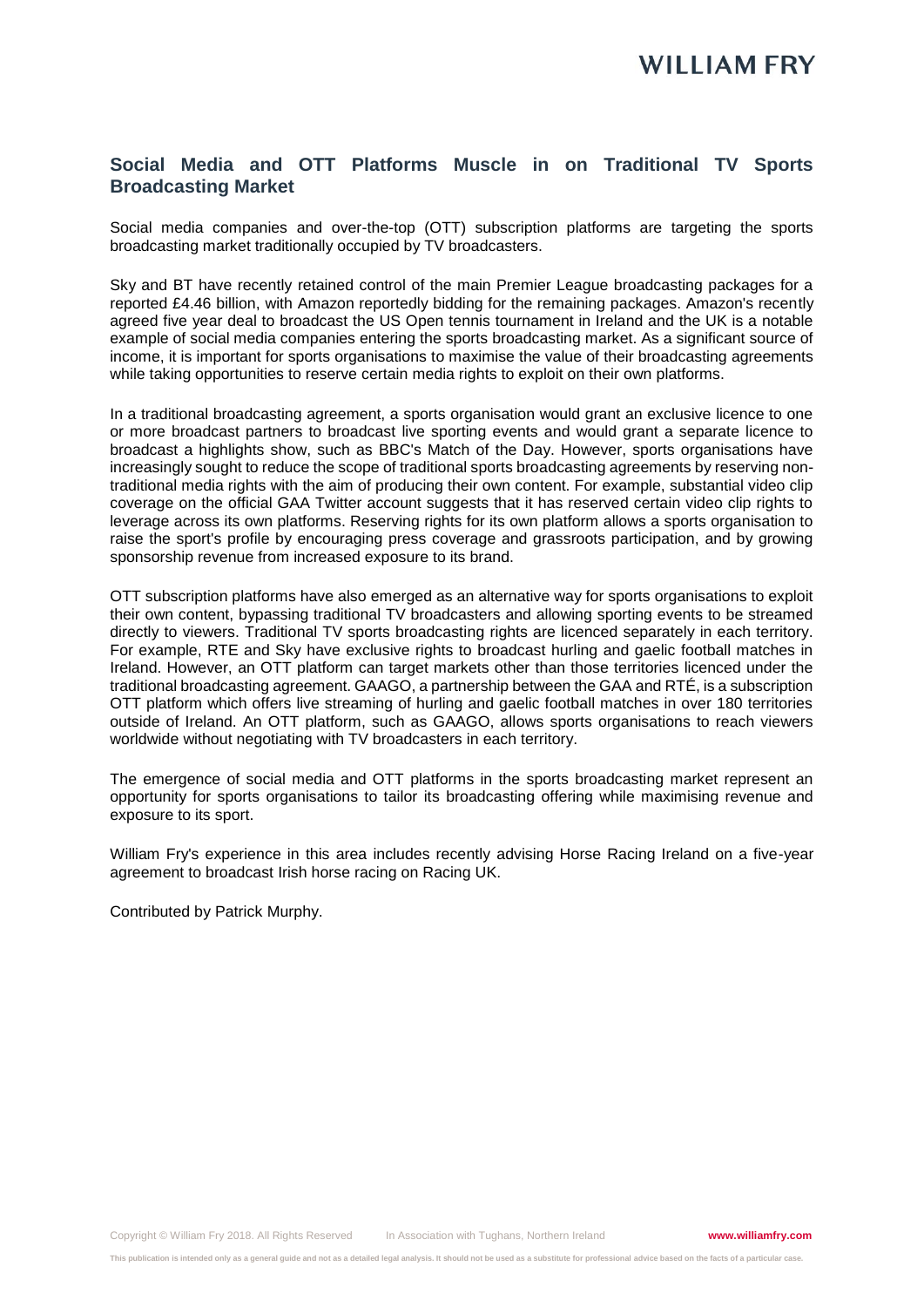## **Fair Dismissal Resulting From Failed Intoxicant Test**

The dismissal of an employee following a failed random breathalyser alcohol test has been upheld by the Workplace Relations Commission ("WRC"). In the absence of a statutory duty for employers to carry out intoxicant testing, the decision is a useful indicator of how a dismissal resulting from the imposition of intoxicant testing in health and safety critical workplaces is likely to be viewed by the WRC.

#### **Background to dismissal**

The case involved a mechanical fitter (the "Complainant") and a leading service provider in the power generation, oil and gas industries (the "Respondent").

The Complainant worked for the Respondent on a series of short term contracts spanning a twelve year period. He travelled to the UK to carry out work at a client site. On arrival on a Sunday, he *"went out and had a few drinks".* He was required to attend induction training at the client site on Monday afternoon but was not due to work on site in his capacity as a mechanical fitter until Tuesday evening.

At the induction session certain workers were randomly selected for an alcohol breathalyser test. The Complainant, who had previously signed a consent form to take part in such testing, and who conceded at hearing that he was *"well aware of the possibility of a random test*", was selected. His breath alcohol measurement was over the level permitted to allow access to the site and he was refused entry and subsequently flown home by the Respondent.

The Respondent's Alcohol and Drugs Free Workplace Policy provided that *"a confirmed positive drugs and/or alcohol test shall result in disciplinary action, up to and including discharge from employment"*  and the Complainant was subsequently dismissed for gross misconduct due to his failure to observe the health and safety rules of the Respondent and its client.

#### **Legal arguments considered at hearing**

The key issues considered by the WRC in rejecting the unfair dismissal claim was whether the complainant was at work and whether the sanction was proportionate.

#### **At Work**

The Complainant argued that as he was not at work at the time of the breathalyser test nor operating site equipment, he did not present a danger to himself or others. He argued that the breathalyser could have been retaken the following day prior to him commencing work.

The WRC found that the purpose of the induction session was to deliver a *"serious message"* to site users to prevent the occurrence of an accident. Compliance with health and safety measures is of *"paramount importance in the industry within with the Respondent operates"*. As the Complainant was paid to attend the induction, the WRC held that this demonstrated the high importance placed on the induction session by the Respondent.

The WRC concluded that the Complainant was reporting for duty at the client site at the induction session and accordingly should have considered there was a possibility he could have been selected for a random alcohol or drugs test.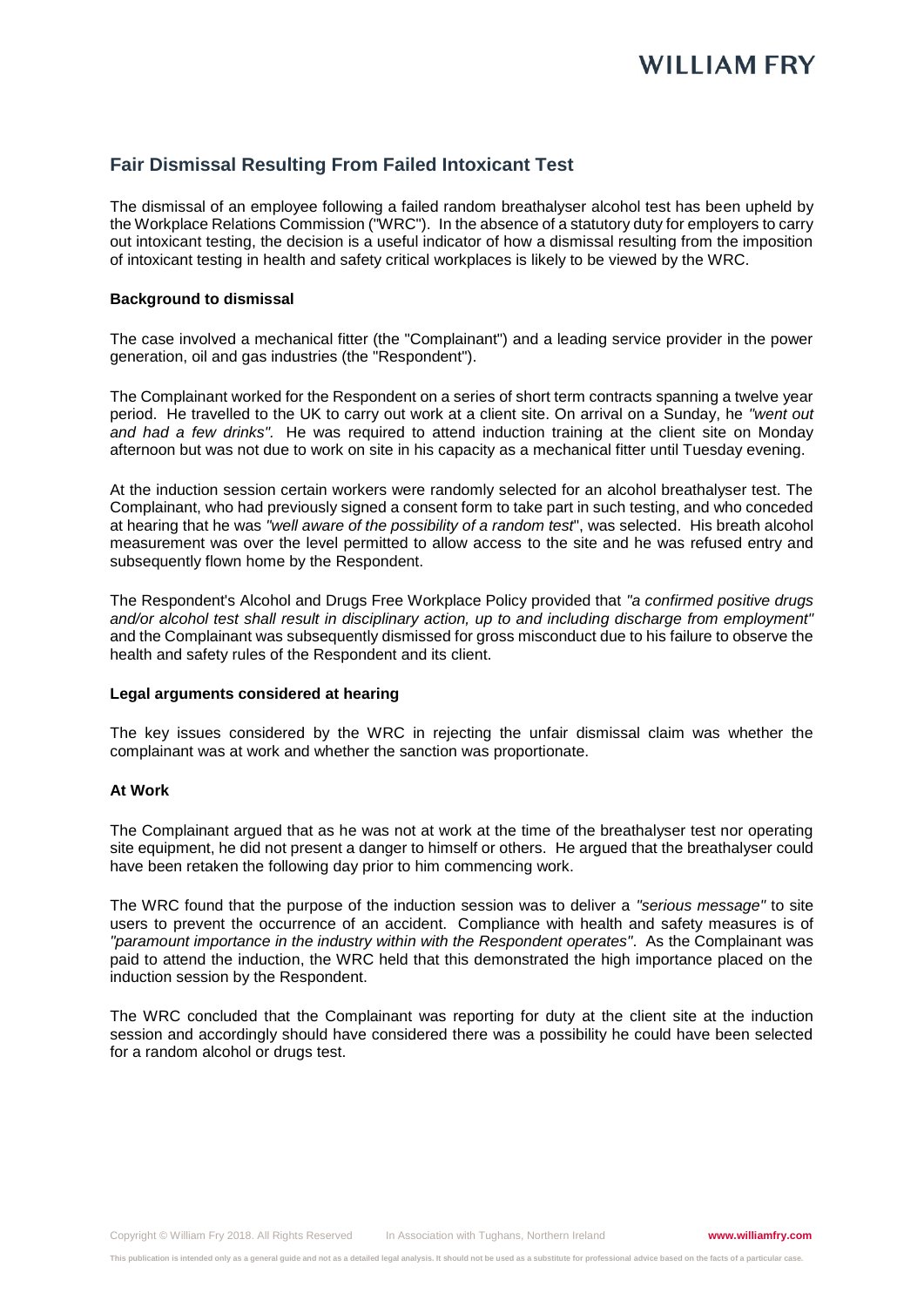#### **Proportionate sanction**

The Complainant argued that having regard to the fact that he was not at work, the Respondent failed to consider sanctions short of dismissal and that the termination of his employment was disproportionate. In considering whether the sanction was disproportionate, the WRC referred to the judgment of Noonan J in of *Bank of Ireland -v- Reilly* [2015] IEHC 241 in which he stated:

*"The question rather is whether the decision to dismiss is within the range of reasonable responses of a reasonable employer to the conduct concerned".*

The WRC held that in all the circumstances of the case, the actions of the Respondent and the disciplinary sanction imposed were within the range of reasonable responses and substantial grounds existed to justify dismissal.

#### **Legal basis for Intoxicant Testing in Ireland**

The *Safety, Health and Welfare at Work Act 2005-2014* (the "SHWWA") imposes a duty on employees to ensure that they are not under the influence of an intoxicant (defined as alcohol or drugs or any combination of the two) to the extent that they are in such a state as to endanger their own safety, health or welfare at work or that of any other person.

The SHWWA also states that an employee may be required to submit to intoxicant testing by his or her employer. However, as this provision of the SHWWA is not yet operative, it cannot form the legal basis for conducting intoxicant testing in the workplace.

There are generally two types of intoxicant testing: "with cause" testing, which arises in circumstances in which an employee is perceived to be under the influence of an intoxicant; and random testing. The latter is typically carried out in safety critical work environments.

Whilst there is no legal requirement for employers to carry out intoxicant testing, many employers do so in practice, providing for this by way of relevant policy or under the contract of employment.

#### **Lesson for Employers**

Despite the arguments put forward by the Complainant about whether he was actually at work at the time, it appears the WRC will consider a dismissal based on a failed intoxicant test to be fair, against the backdrop of a safety critical workplace.

It is important for employers to ensure that if intoxicant testing takes place that it is provided for and dealt with in the correct manner. Employees should be clear that they may be required to submit to testing and should be advised that resulting disciplinary action may take place in certain circumstances. Testing should be carried out in line with recognised standards and best practice.

Contributed by [Nuala Clayton](https://www.williamfry.com/our-people/bio/nuala-clayton) and Emma Lavin.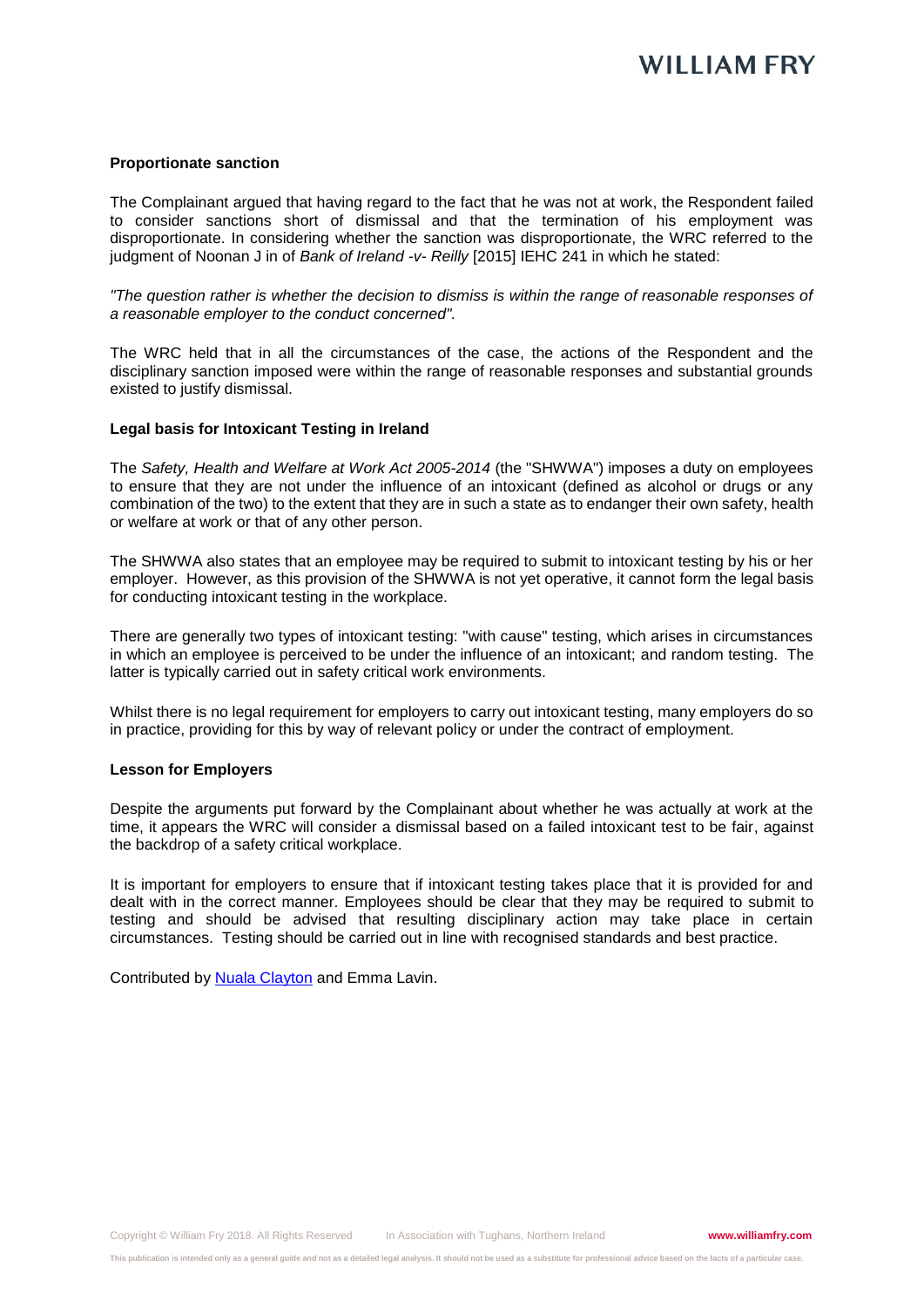

### **Adverse Costs Awards: Ignore an Open Offer at your Purse's Peril!**

In the recent case of [O'Reilly & Anor v Neville & Ors \[2018\] IEHC 228,](http://www.courts.ie/Judgments.nsf/09859e7a3f34669680256ef3004a27de/477e85b68c4185b38025828200499121?OpenDocument) the plaintiffs and defendants were parties to a building agreement for a dwellinghouse. The plaintiffs claimed various defects in the building works and ultimately sought damages for breach of contract. Following the hearing of the eleven day trial, Mr Justice Binchy delivered a judgment on the substantive issues on 31 July 2017. He made an order for specific performance of the building agreement and ordered the defendants to pay the costs of the plaintiffs' alternative renting accommodation. This decision then related purely to the costs award of that case.

#### **Normal rule: costs follow the event**

Order 99, r.1(3) of the Rules of the Superior Courts lays down the "normal rule" that costs follow the event unless the Court, for special reasons, otherwise directs. The plaintiffs argued that as they had succeeded in the "event" in the proceedings they were entitled to an order for the costs incurred by them and that this was not a case which the Court should depart from the general rule.

#### **Order 99, rule 1.A(1)(c): consideration of open offers**

The defendants relied on various open offers made to settle the dispute (6 in total), to argue that throughout the litigation, the defendants tried, but failed, to engage with the plaintiffs to resolve the matters in dispute.

The defendants argued that Order 99, rule 1.A(1)(c) requires the Court, in considering the awarding of the costs of any action or application, and where it considers it just, to have regard to the terms of the offer in writing sent by any party to any other party offering to satisfy the whole or part of that other party's claim, counterclaim or application.<sup>1</sup>

#### **Decision – Parties should be encouraged towards early resolution of litigation**

The High Court held that in particular, the February 2016 offer letter should have been accepted, and by their failure to do so, the plaintiffs caused almost all of the costs that followed. In awarding the Defendants' their costs from February 2016 onwards, Binchy J. was emphatic that plaintiffs should not be free to refuse offers such as these "with impunity". He held:

"Parties to proceedings are to be encouraged and not discouraged from putting forward proposals which will lead to an early resolution of litigation with all attendant benefits, including significant savings of costs and court time."

#### **Reminder to clients**

Litigants should not presume that if they are successful at trial they will automatically obtain their partyparty costs from the losing party. Parties should be mindful to properly engage with and consider any open offers made as the Court will assess the parties' open efforts to settle when making an award of costs.

<sup>1</sup> This rule does not apply to lodgements into Court or tender offers in lieu of lodgement which are dealt with in Order 22

Contributed by [Richard Breen](https://www.williamfry.com/our-people/bio/richard-breen) and Rebecca MacCann.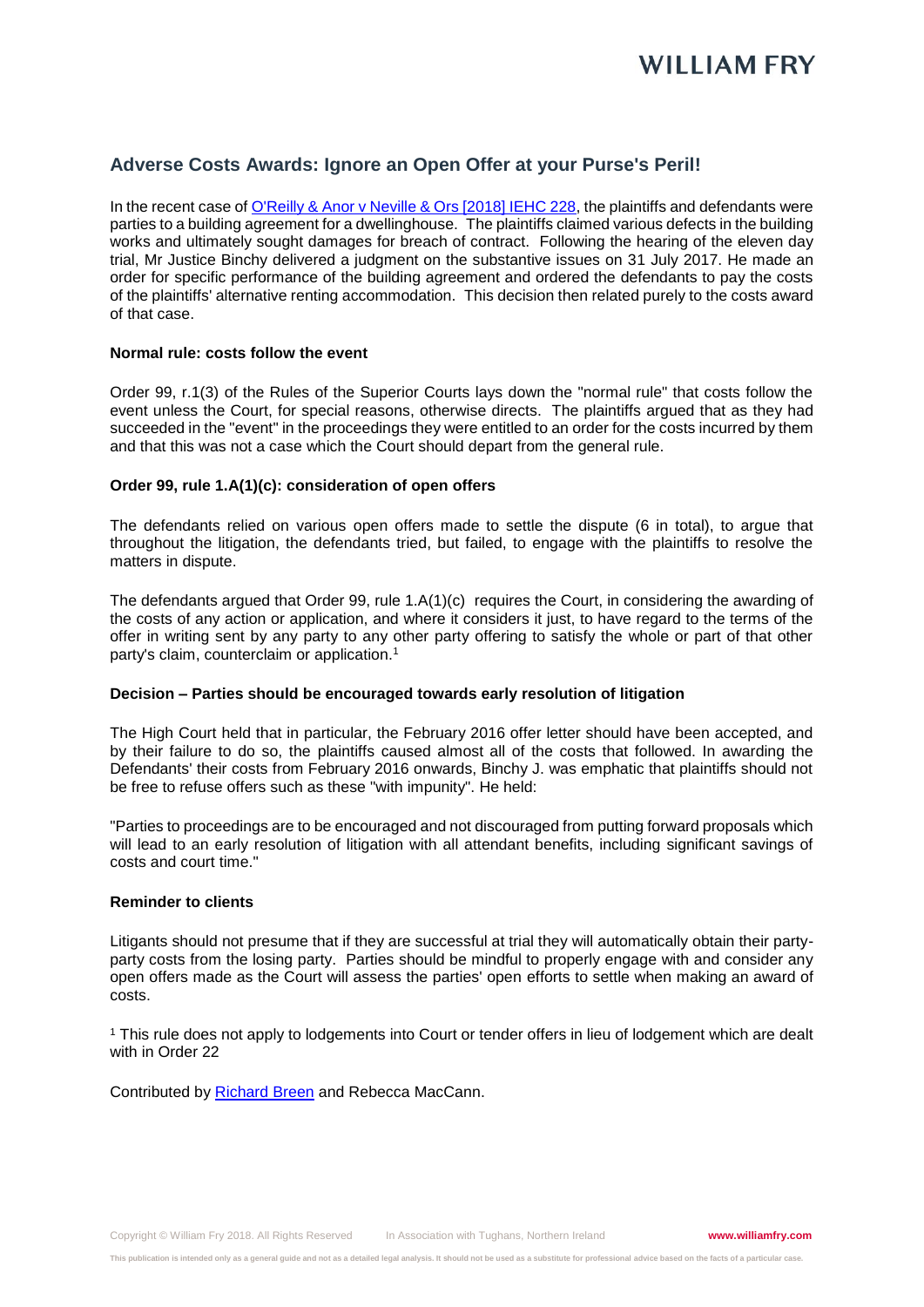## **Labour Court Examines Constructive Knowledge Test for Employers in Case of Discriminatory Dismissal Based on Disability**

The recent Labour Court decision in Swan O'Sullivan Accountants & Registered Auditors and Seamus Counihan offers a valuable lesson in relation to discriminatory dismissal claims based on disability.

Mr Counihan (the "Complainant") was engaged as a trainee accountant by Swan O'Sullivan Accountants & Registered Auditors (the "Respondent"). During his probationary period he suffered a seizure and was admitted to hospital. According to the Complainant, he was assessed as having probable epilepsy and was prescribed anti-epileptic medication as a precautionary measure. He spent the following week off work in order to get used to the new medication.

A few months later, the Complainant was dismissed on the basis of poor performance having failed to pass his probationary period.

The Complainant brought a claim for discriminatory dismissal on the basis of disability. His claim at first instance was dismissed by the Workplace Relations Commission ("WRC"). He appealed this decision to the Labour Court. Having heard the evidence of both sides, the Labour Court dismissed the appeal on the basis that the Complainant had not met the "well settled" test in relation to an allegation of discriminatory dismissal. The Complainant failed to establish a *prima facie* case of discrimination. Therefore "the onus of proving the absence of discrimination" did not shift to the Respondent.

#### **Diagnosed Disability**

The Labour Court enquired specifically about the Complainant's alleged diagnosis of epilepsy. The Complainant could not give precise details and told the court that it was a "default" diagnosis following his seizure, and tests had ruled out other possible conditions. The Complainant argued that the diagnosis was obvious from the seizure he experienced and the medication he was prescribed.

#### **Knowledge of the Respondent**

The Respondent submitted that it was not aware the Complainant suffered from epilepsy until the matter was referred to the WRC. His absences from work consisted of "a day here or there". On his return to work, and at periodic performance assessments, management expressed concern as to his wellbeing and he told them that he was fine. He never supplied the Respondent with a medical certificate, contrary to his employment contract and repeated requests to do so.

The Complainant submitted that he had discussed his epilepsy and medication with colleagues throughout this period and therefore the Respondent knew of his disability. The Labour Court took the view that this amounted to an assertion by the Complainant that, in the absence of actual knowledge, the Respondent had constructive knowledge of the Complainant's disability. It referred to the High Court judgment in *Somers -v- W* (1979) IR 94 in which Henchy J stated:

"*When the facts at his command beckoned him to look and enquire further, and he refrained from doing so, equity will fix him with constructive notice of what he should have ascertained if he had pursued the further investigation which a person with reasonable care and skill would have felt proper to make in the circumstances*."

The Labour Court concluded that the doctrine of constructive notice of the Complainant's disability did not apply in the circumstances. The Labour Court determined that the Complainant had not been diagnosed with epilepsy. At no point had he supplied his employer with a medical certificate nor did he discuss the management of his condition with his manager or colleagues other than to say that the seizure he suffered was a one-off occurrence, and despite queries being made regarding his health he was reluctant to discuss it.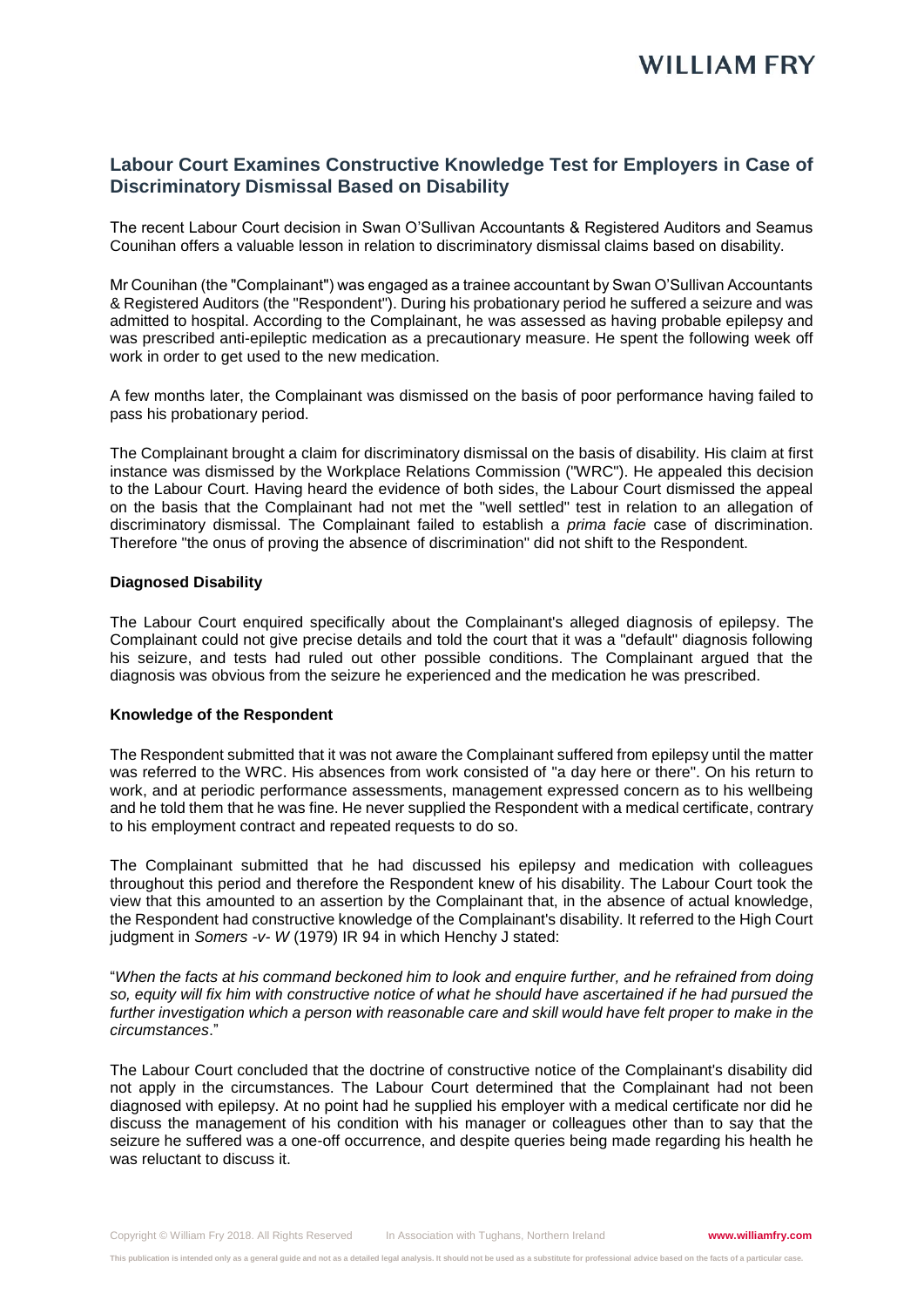The Court did not dispute that if the Complainant had epilepsy, this would almost certainly have come within the broad definition of disability under the *Employment Equality Acts 1998-2015* (the "EEA"). However, the Respondent "could not have had direct or constructive knowledge to indicate" that the Complainant "was suffering from an illness that amounted to such a disability".

#### **Lesson for Employers**

Whilst employers should ensure that adequate procedures are in place to manage sickness absence so that it can be shown that information is obtained about an employee's absence, it appears that employers will not be readily fixed with constructive knowledge of a disability in all circumstances. Employees will have to be prepared to overcome the well settled prima facie test in relation to discriminatory dismissal claims.

Contributed by **Nuala Clayton** and Karen Hennessy.

**This publication is intended only as a general guide and not as a detailed legal analysis. It should not be used as a substitute for professional advice based on the facts of a particular case.**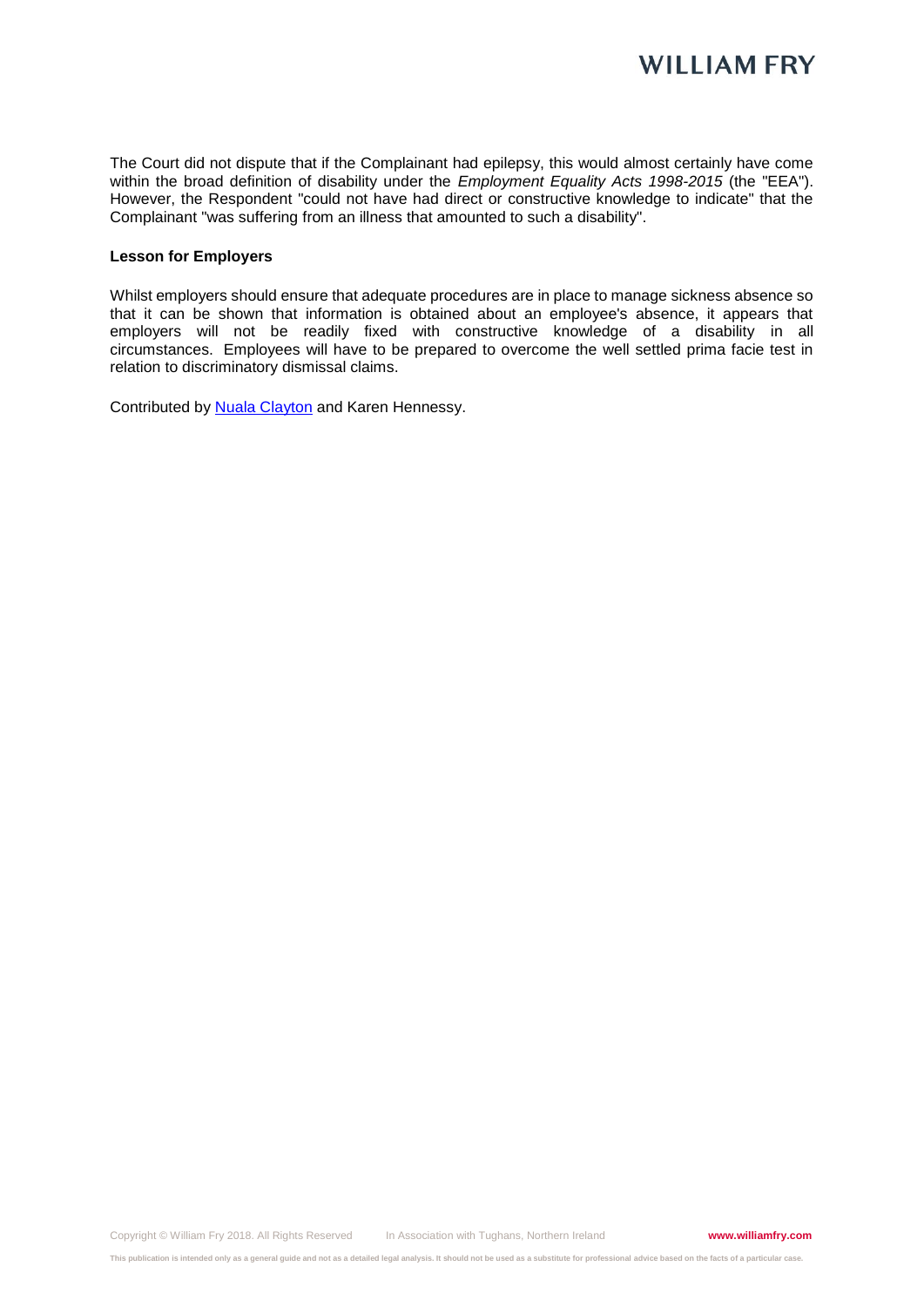## **Lessee Beware: English Commercial Court upholds tough terms of aircraft engine lease**

In the recent case of *Aquila WSA Aviation Opportunities II Ltd v Onur Air Tasimacilik AS [2018] EWHC 519*, the English Commercial Court ruled in favour of the Plaintiff, an Irish lessor of an aircraft engine, despite the fact that the engine it had leased to the Defendant had failed during use and was not fit for purpose.

The Court notably upheld the terms of the lease previously agreed between the parties and emphasised the importance of an acceptance certificate as a condition precedent to the engine's delivery.

#### **Background to the dispute**

On 11 September 2015, the Defendant, Onur Air Tasimacilik AS ("Onur"), entered into a 10 month lease with the Plaintiff, Aquila WSA Aviation Opportunities II Ltd (''Aquila'') in respect of an aircraft engine. It was intended by the parties that the lease would provide short term cover for one of Onur's other aircraft engines while it underwent repair work.

However, on 22 December 2015 a major engine failure occurred and the relevant aircraft experienced a "surge event", following take off. This resulted in an emergency landing of the aircraft with 186 passengers and 10 crew members on board.

Following the incident, Aquila issued summary proceedings against Onur for in excess of US\$90m which it argued was due under the contract to lease the aircraft engine.

The terms of the lease stated that the engine was to be delivered by Aquila and leased *"as is, where is"*  and should comply with agreed delivery conditions. In addition, the terms also stipulated that once Onur signed the acceptance certificate and accepted delivery of the engine, it would be confirmed that Onur had inspected the engine and agreed to its condition on delivery.

In defending the action, Onur argued, amongst other things, that Aquila had breached the correct construction of the delivery conditions which provided that the aircraft engine had to be airworthy. It claimed that the cause of the engine's failure was a *"latent defect"* and as a consequence the engine was a *"ticking time bomb"* on delivery. Onur argued that Aquila had misrepresented the condition of the engine and therefore it could rescind the lease.

#### **The Court's ruling**

The Court ruled that while the engine was not fit for purpose, the acceptance certificate was a condition precedent and the Court upheld what the parties had contractually agreed.

The Court emphasised the importance of the acceptance certificate as a condition precedent to delivery which confirmed;

- 1. unconditional acceptance of the engine by Onur;
- 2. that Onur had inspected the engine and was satisfied with the state of the engine and the conditions of the lease; and
- 3. by signing the acceptance certificate, Onur waived its rights to make a claim against Aquila in relation to the engine's delivery condition.

In delivering judgment, the Court followed the decision of *Olympic Airlines SA v ACG Acquisition XX LLC [2013] EWCA Civ 369* where the Court did not accept the lessee's argument that a leased aircraft was not in the required condition due to pre-agreed contractual terms.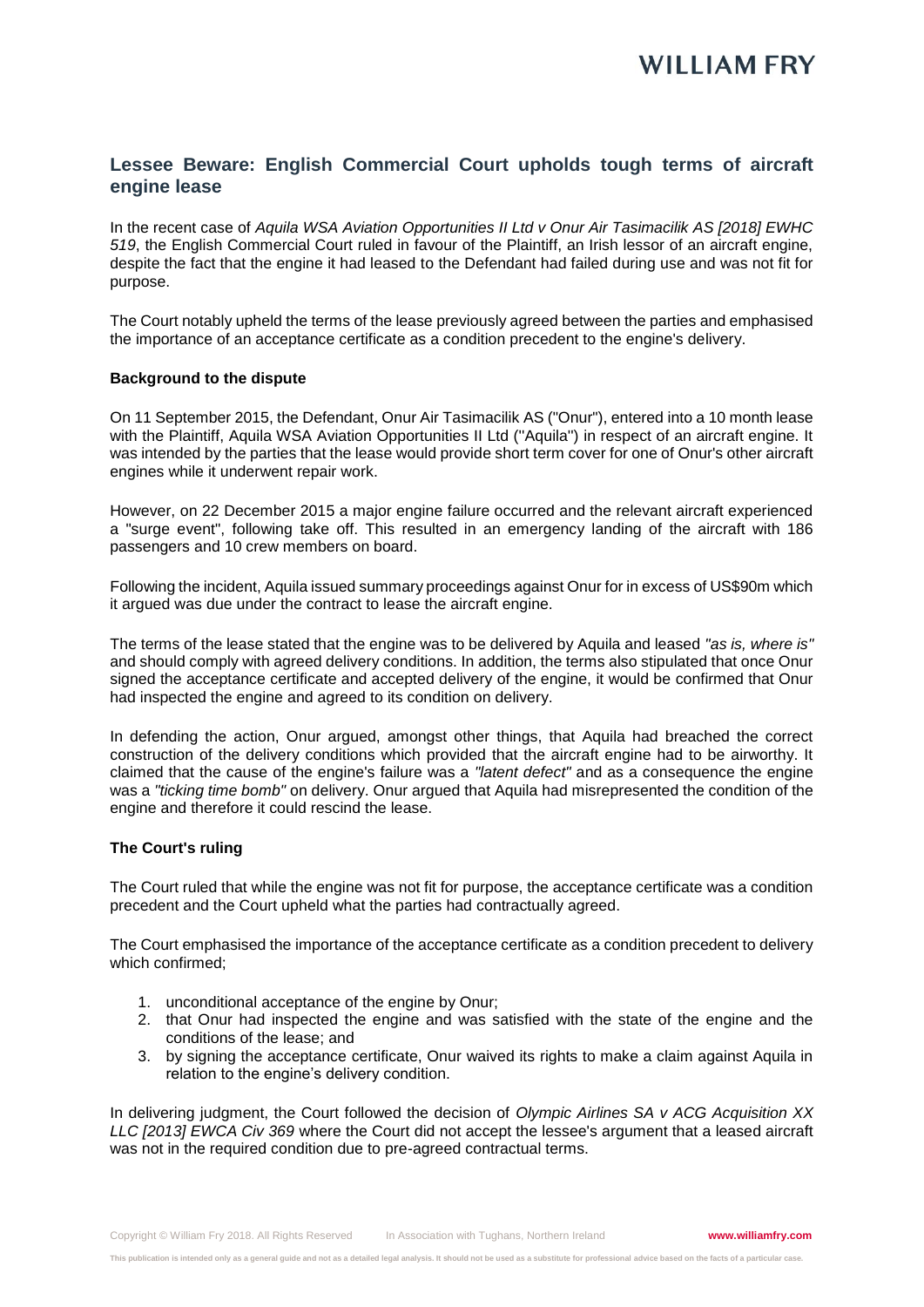The Court ruled that despite it being a *"tough contract"*, Onur should have carefully inspected the engine to ensure satisfaction prior to executing the acceptance certificate and it could not now argue a breach of contract by Aquila.

#### **Commentary**

The Irish High Court recently confirmed, in the context of an insurance dispute, that once a condition precedent has been agreed between parties, failure to comply with it is a ground for declinature of the contract<sup>1</sup>. The *Aquila* decision is likely to be persuasive before the Irish Courts as courts are reluctant to depart from what commercial parties have contractually agreed.

Therefore, parties should exercise caution when entering contracts and lessees in particular should carefully inspect aircraft or engines to ensure they are entirely satisfied with their condition before executing an acceptance certificate.

This case is an important reminder of the necessity of a well-drafted lease and acceptance certificate as a means of allocating risk between the lessor and lessee where aircraft or aircraft engines are involved.

<sup>1</sup> Kelly Builders (Rosemount) Limited v HCC Underwriting Agency Limited [2016] IEHC 72

Contributed by [Sarah Twohig.](https://www.williamfry.com/our-people/bio/sarah-twohig)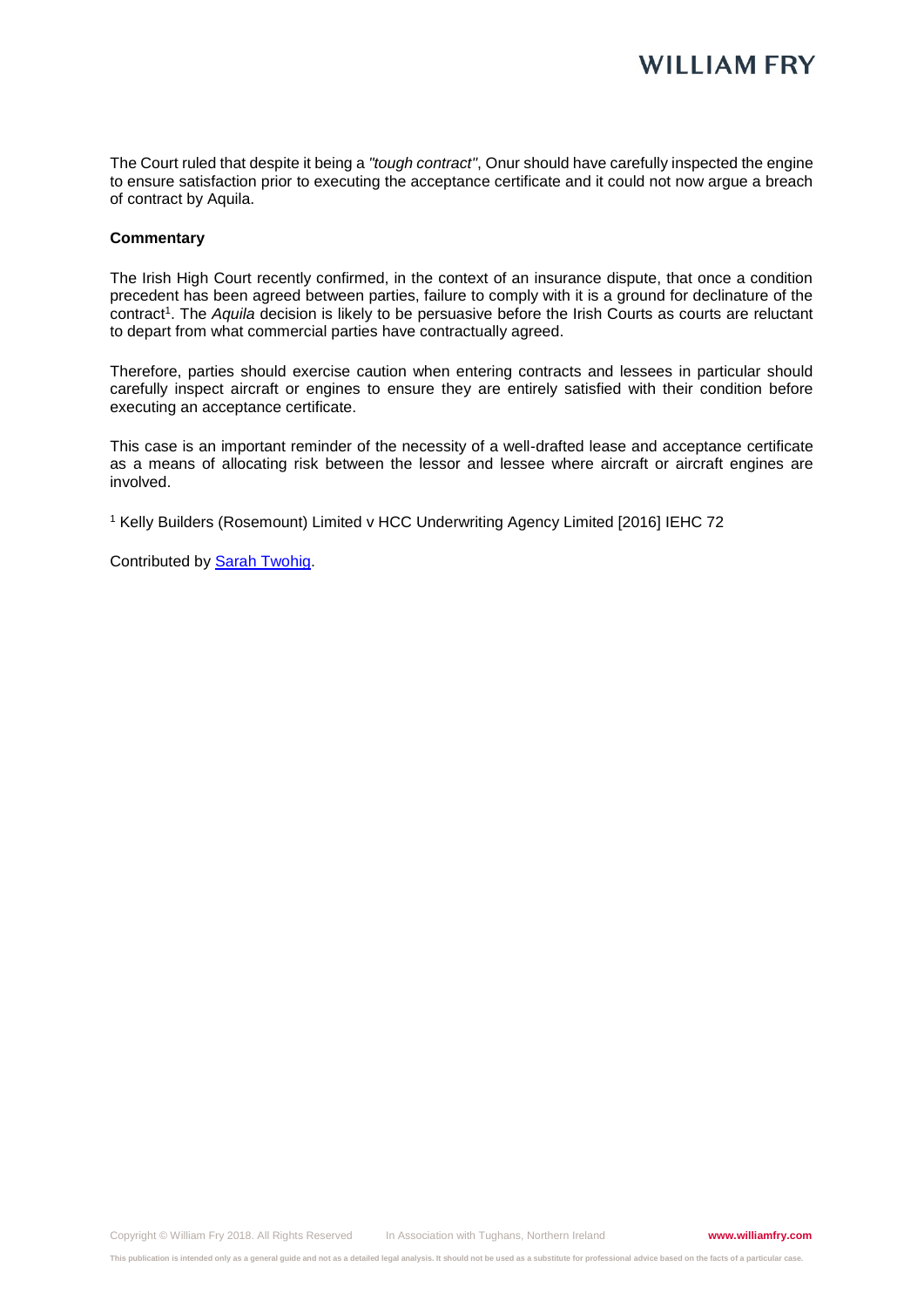## **In Short: What Does Your Emoji Say About You?**

In an ongoing UK case a defendant has alleged that the posting of a sad emoji face as part of an update to customers was a breach of contract.

*Phones 4U Limited (in administration) v EE<sup>1</sup>* Limited concerns a dispute involving the termination of a contract between mobile phone retailer, Phones 4U Limited ("Phones 4U") and mobile network operator, EE Limited ("EE"). As part of EE's counterclaim, it is alleging that the posting of a sad emoji face by Phones 4U as part of its service update to customers was a breach of contract.

Administrators were appointed to Phones 4U following confirmation that EE would not be renewing or replacing the trading agreement that was due to expire between the parties. The decision by EE followed other mobile network operators who had either not renewed or terminated their individual trading agreements already. Following the appointment of administrators to Phones 4U, EE terminated the trading agreement in advance of its expiration. Phones 4U subsequently issued proceedings against EE claiming for unpaid commission fees pursuant to the trading agreement and EE counterclaimed for damages resulting from the loss of bargain arising from the termination of the contract. Phones 4U was successful in its preliminary application for summary judgment dismissing the loss of bargain claim. As part of its judgment, the Commercial Court noted that EE are also pleading a breach of contract counterclaim alleging that Phones 4U made unauthorised, false or misleading representations when it posted a statement online explaining why Phones 4U were offline and concluding with a sad face emoji.

If this claim continues to be maintained by EE until the trial, this could be the first case that provides the UK courts with an opportunity to consider whether the use of an emoji constituted a breach of contract. Given the now prolific use of emojis in all aspects of life, it is likely that the legal effect of emojis will be ventilated before the Irish Courts in the not too distant future. The outcome of this case may have persuasive authority in Ireland and in any event could be illustrative of the approach the Irish Courts might take to such an issue. For further information please contact any of our key contacts or your usual William Fry contact.

1 [2018] EWHC (Comm)

Contributed by [Orla Shevlin.](https://www.williamfry.com/our-people/bio/orla-shevlin)

### **In Short: Digital Age of Consent for Children's Data to Be Set at 16**

The Irish government has been defeated on its proposal to set the digital age of consent for the processing of children's data at 13. We discussed this government proposal in a [previous article.](https://www.williamfry.com/newsandinsights/news-article/2017/08/09/digital-age-of-consent-for-children) During a recent debate on the Data Protection Bill 2018, which is due to be signed into law shortly, an amendment to set the age at 16 was passed by 56 votes to 51. Additionally, a new Section 30 was added to the Bill which makes it an offence for companies to process the personal data of a child for the purposes of direct marketing, profiling or micro-targeting.

The digital age of consent refers to the age at which children may legally consent to services that process personal information without needing the explicit approval of their parent or guardian. This includes signing up for social media platforms such as Instagram or Facebook.

Article 8 of the General Data Protection Regulation (the "GDPR"), with effect from 25 May, provides for additional protections to be offered to children by limiting their ability to consent to the processing of their personal data without specific parental permission if they are under the age of 16. Article 8 allows Member States the option of setting the digital age of consent to a lower age not below 13. It was